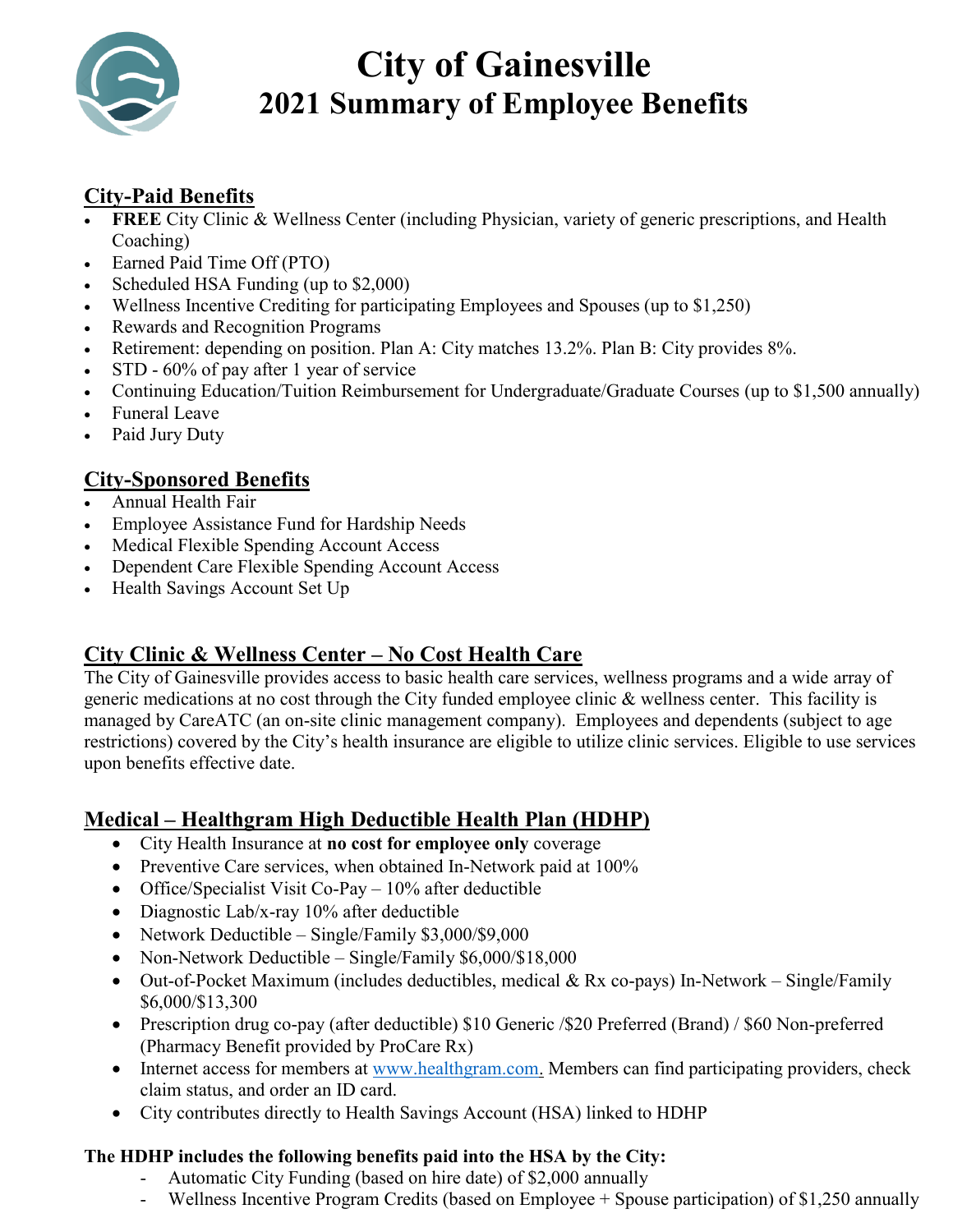#### **2021 Medical Bi-Weekly Payroll Rates**

| <b>HDHP</b>                | <b>Bi-Weekly Rates</b> |
|----------------------------|------------------------|
| <b>Employee Only</b>       | \$0.00                 |
| <b>Employee and Spouse</b> | \$131.89               |
| $Employee + 1 Child$       | \$83.55                |
| Employee & Children        | \$91.90                |
| Family                     | \$212.55               |

# **Dental Plan – Cigna**

- **Low Plan** \$50 annual deductible or \$100 per family
- **High Plan**  \$50 annual deductible or \$100 per family
- **Low Plan** \$1,000 annual maximum per person
- **High Plan** \$1,500 annual maximum per person

#### **2021 Dental Bi-weekly Payroll Rates**

| <b>Coverage Level</b> | <b>LOW Plan Bi-Weekly Rates</b> | <b>HIGH Plan Bi-Weekly Rates</b> |
|-----------------------|---------------------------------|----------------------------------|
| <b>Employee Only</b>  | \$13.35                         | \$26.11                          |
| $Employee + 1$        | \$28.93                         | \$47.28                          |
| Family                | \$39.80                         | \$65.65                          |

# **Vision Plan – Cigna**

- \$10 Co-Pay for routine eye exam, when you visit a location inside the network (every 12 months)
- \$130 allowance then 20% off remaining balance towards eyeglass frames, plus a \$10 Co-Pay for the lenses (every 12 months)

#### **2021 Vision Bi-weekly Payroll Rates**

| <b>Coverage Level</b>      | <b>Bi-Weekly Rates</b> |
|----------------------------|------------------------|
| <b>Employee Only</b>       | \$2.62                 |
| <b>Employee and Spouse</b> | \$4.60                 |
| Employee and Children      | \$4.98                 |
| Family                     | \$7.63                 |

# **Group Life Insurance – OneAmerica**

Life Insurance and AD&D provided to employees at *no cost* by the City – One times salary to \$75,000 Maximum

• You may elect to purchase additional (supplemental) life insurance in \$10,000 increments up to a maximum of \$500,000 (or 5 times your salary). (Subject to Evidence of Insurability, if required, and approval from OneAmerica).

| Age          | Per \$1,000 | Age       | Per \$1,000 |
|--------------|-------------|-----------|-------------|
| Less than 25 | \$0.0282    | $50 - 54$ | \$0.1712    |
| $25 - 29$    | \$0.0282    | $55 - 59$ | \$0.2912    |
| $30 - 34$    | \$0.0318    | $60 - 64$ | \$0.4482    |
| $35 - 39$    | \$0.0420    | $65 - 69$ | \$0.8538    |
| $40 - 44$    | \$0.0692    | $70 - 74$ | \$1.6662    |
| $45 - 49$    | \$0.1020    | $75 - 99$ | \$1.6662    |

#### **2021 Supplemental Employee Life Insurance Bi-weekly Payroll Rates**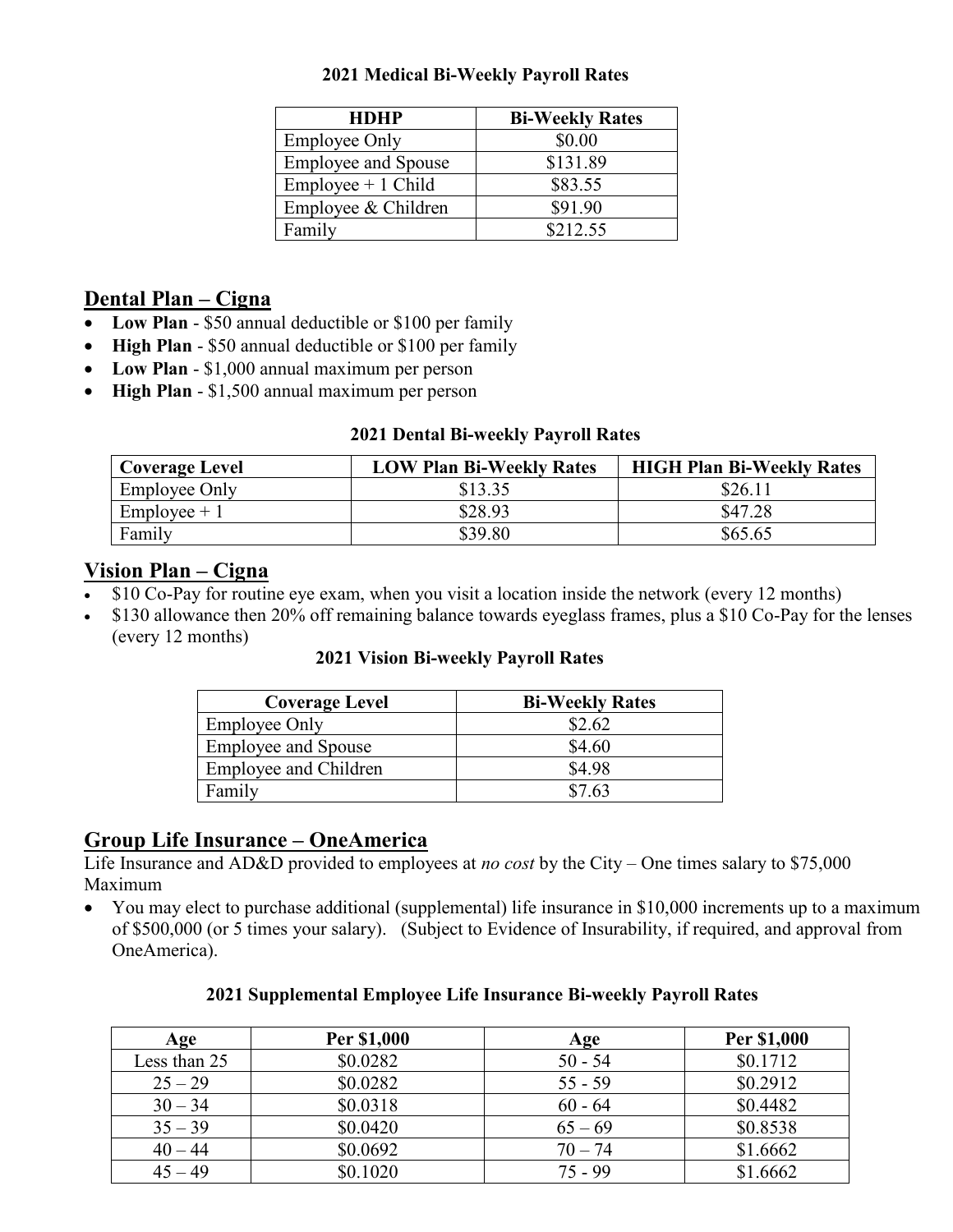• Dependent Life Insurance available on spouse and dependent children

| <b>Coverage Level</b>                   | <b>Bi-weekly Rates</b> |
|-----------------------------------------|------------------------|
| $$10,000$ Spouse and $$10,000$ Children | \$0.72                 |
| $$20,000$ Spouse and $$10,000$ Children | \$1.06                 |
| \$30,000 Spouse and \$10,000 Children   | \$1.41                 |

#### **2021 Supplemental Dependent Life Insurance Bi-weekly Payroll Rates**

# **Long-Term Disability – OneAmerica**

- 60% income replacement following 90 days of continuous disability.
- Employee funded with premiums based on age and salary at the time of coverage.

| Age       | Rate      | Age       | Rate      |
|-----------|-----------|-----------|-----------|
| <25       | \$0.00088 | $50 - 54$ | \$0.00485 |
| $25 - 29$ | \$0.00088 | $55 - 59$ | \$0.00568 |
| $30 - 34$ | \$0.00111 | $60 - 64$ | \$0.00623 |
| $35 - 39$ | \$0.00143 | $65 - 69$ | \$0.00623 |
| $40 - 44$ | \$0.00254 | $70 - 74$ | \$0.00623 |
| $45 - 49$ | \$0.00351 | 75 - 99   | \$0.00623 |

## **2021 LTD Bi-Weekly Payroll Rates Per 60% of Monthly Earnings of Salary**

# **Pension Plans**

Depending on the position assigned, you will participate in either Plan A or Plan B.

- **Plan A** Position based Defined Benefit Plan. Employee contributes 13.2% of wages to this plan in lieu of Social Security participation. *City provides 13.2% funding of the plan in addition to employee contributions.*
- **Plan B** Defined Benefit Plan through GMA. Benefit based on years of service and average earnings; Plan coordinates with SS; *100% City-funded*.

# **Deferred Compensation Plan (457b) – Nationwide Retirement Solutions**

- 457 Deferred Compensation Plan offered with a variety of fixed, equity, foreign, and balanced fund investment options.
- Plan Representative is licensed, non-commissioned professional who offers on-site educational counseling.
- Quarterly statements provided 24/7 access to your personal account at **[www.nrsforu.com](http://www.nrsforu.com/)**

# **Employee Assistance Program**

- No-Cost, confidential counseling for employees and immediate family members offered through Northeast Georgia Medical Center and OneAmerica.
- For assistance call Northeast Georgia Medical Center at 770-219-3161 or OneAmerica at 1-800-533-5318.